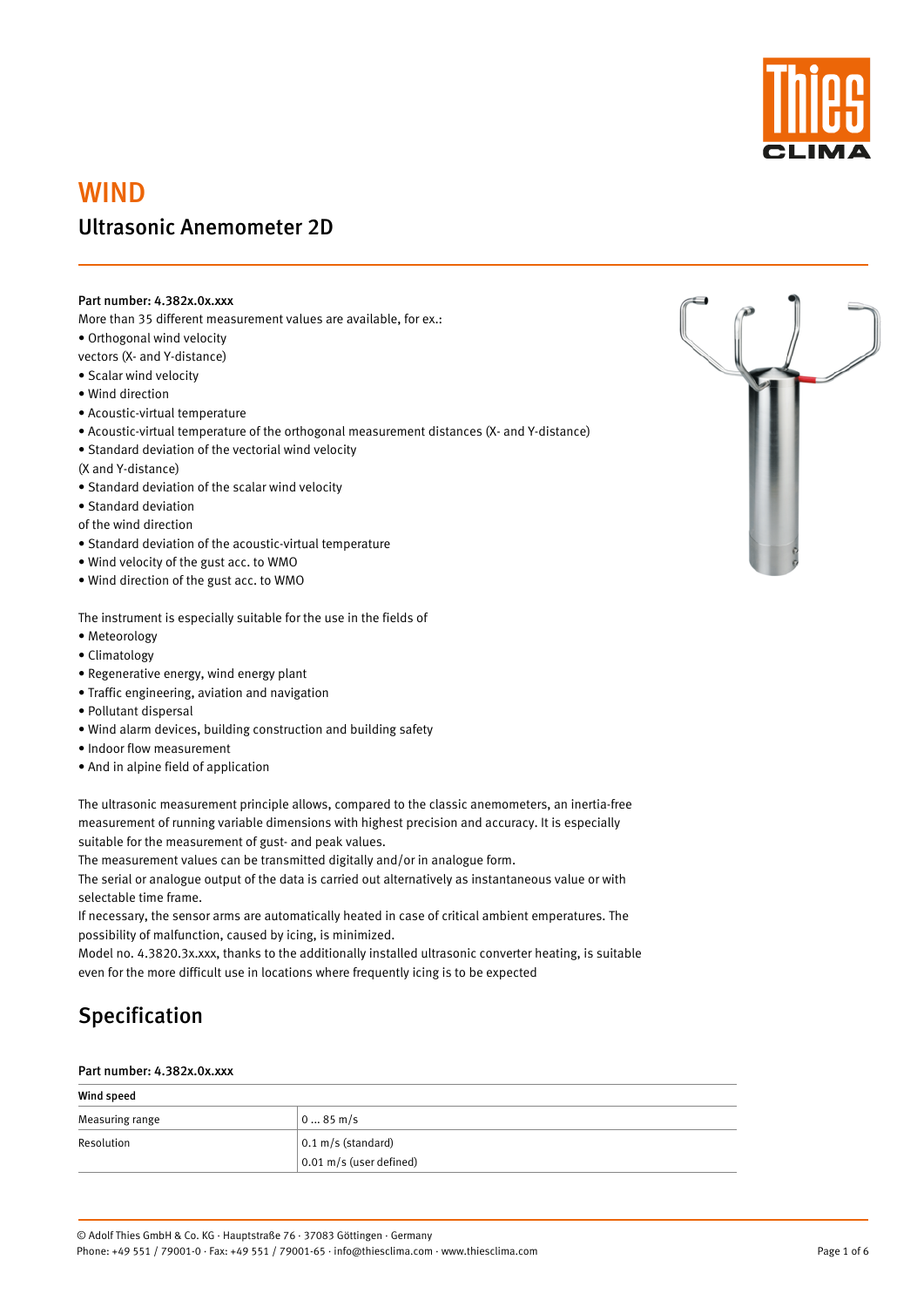

| Accuracy                        | ±0.1 m/s rms ( $\le$ 5 m/s)                              |
|---------------------------------|----------------------------------------------------------|
|                                 | $±2$ % rms (5  85 m/s)                                   |
| <b>Wind direction</b>           |                                                          |
| Measuring range                 | 0360°                                                    |
| Resolution                      | 1 <sup>o</sup>                                           |
|                                 | $1°$ (standard)                                          |
|                                 | < 1 ° (user defined)                                     |
| Accuracy                        | $±1°$ @ WS 1  60 m/s                                     |
|                                 | $±2°$ @ WS 60  85 m/s                                    |
| Virtual temp.                   |                                                          |
| Measuring range                 | $-50+80$ °C                                              |
| Resolution                      | 0.1K                                                     |
| Accuracy                        | ±0.5 K @ WS < 35 m/s                                     |
| Data output digital             |                                                          |
| Interface                       | RS485 / RS422                                            |
| Baudrate                        | 1200  921600 Baud                                        |
| Data values                     | instant. values, average values, standard deviation      |
| Output range                    | 1 per 10 msec up to                                      |
|                                 | 1 per 60 sec                                             |
| Status signals                  | heating, Meas section error, Temperature of meas section |
| Data output analog              |                                                          |
| Wind speed                      | $020$ mA                                                 |
|                                 | 4  20 mA                                                 |
|                                 | 010V                                                     |
|                                 | 210V                                                     |
| Stromausgang                    | max. 400 ê                                               |
| Wind direction                  | 020mA                                                    |
|                                 | 4  20 mA                                                 |
|                                 | 010V                                                     |
|                                 | 210V                                                     |
| Voltage output                  | min. 4000 ê                                              |
| Resolution                      | 16 bit                                                   |
| Data input analog (alternative) |                                                          |
| Chanels                         | $\mathfrak{Z}$                                           |
| Resolution                      | 16bit                                                    |
| <b>Operating voltage</b>        |                                                          |

| Mounting             | on a mast tube 1,5"  |
|----------------------|----------------------|
| Electr. connection   | 8 pol. connector     |
| <b>Bus operation</b> | up to 98 sensors     |
| General              |                      |
| Heated compontents   | Sensor arms          |
| <b>Heating</b>       |                      |
| Heating              | 24 V AC/DC, typ 80 W |
|                      | 12  55 V AC / 2.5 W  |
| Electronic           | 8  78 V DC or        |

Page 2 of 6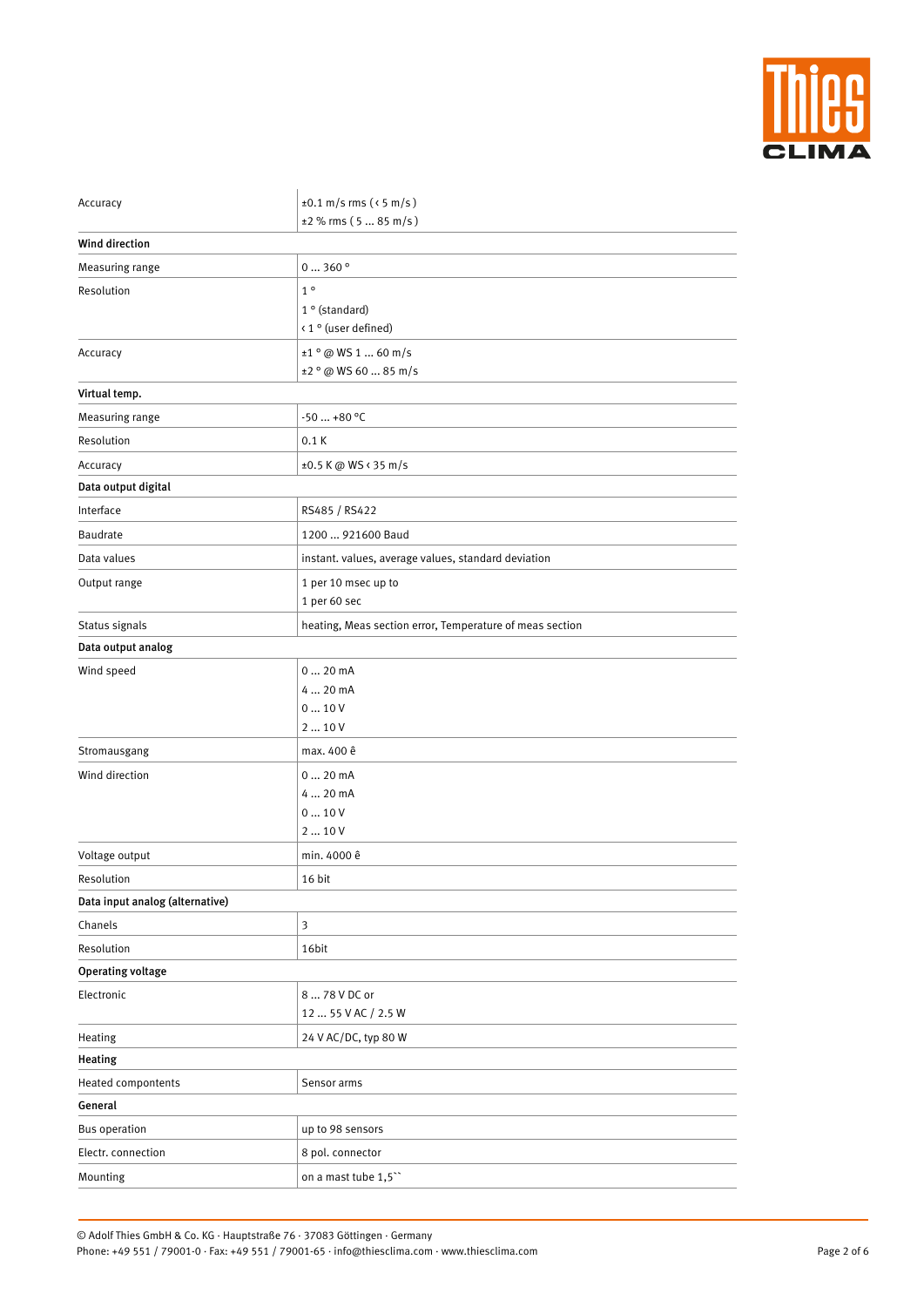

| Housing    | stainless steel (V4A) AiSi316Ti |
|------------|---------------------------------|
| Protection | <b>IP 67</b>                    |
| Dimension  | $\beta$ 424 mm x 287 mm         |
| Weight     | $2.5$ kg                        |

## Versions

### As per 4.382x.0x.xxx, but:

### Product number 4.3820.00.300

| Data output digital          |                                |
|------------------------------|--------------------------------|
| <b>Baudrate</b>              | 9600 Baud                      |
| Duplex mode                  | Full duplex                    |
| Data telegram                | no independent telegram output |
| Product number 4.3820.00.340 |                                |
| Data output digital          |                                |
| <b>Baudrate</b>              | 9600 Baud                      |
| Duplex mode                  | Full duplex                    |
| Data telegram                | VDT-Telegram (Telegram2)       |
| Output range                 | 10 per 1 sec                   |
| Product number 4.3820.01.300 |                                |
| Data output digital          |                                |
| <b>Baudrate</b>              | 9600 Baud                      |
| Duplex mode                  | Half duplex                    |
| Data telegram                | no independent data output     |
| Data output analog           |                                |
| Type                         | 3 x 0  20 mA                   |
| Product number 4.3820.02.300 |                                |
| Data output digital          |                                |
| <b>Baudrate</b>              | 9600 Baud                      |
| Duplex mode                  | Half duplex                    |

|  | Data output analog |  |
|--|--------------------|--|
|--|--------------------|--|

| Type                         | $3 \times 0$ 10 V          |  |  |
|------------------------------|----------------------------|--|--|
| Product number 4.3820.01.310 |                            |  |  |
| Data output digital          |                            |  |  |
| Baudrate                     | 9600 Baud                  |  |  |
| Duplex mode                  | Half duplex                |  |  |
| Data telegram                | no independent data output |  |  |
| Data output analog           |                            |  |  |
| Type                         | 3 x 4  20 mA               |  |  |

#### © Adolf Thies GmbH & Co. KG · Hauptstraße 76 · 37083 Göttingen · Germany Phone: +49 551 / 79001-0 · Fax: +49 551 / 79001-65 · info@thiesclima.com · www.thiesclima.com

Data telegram no independent data output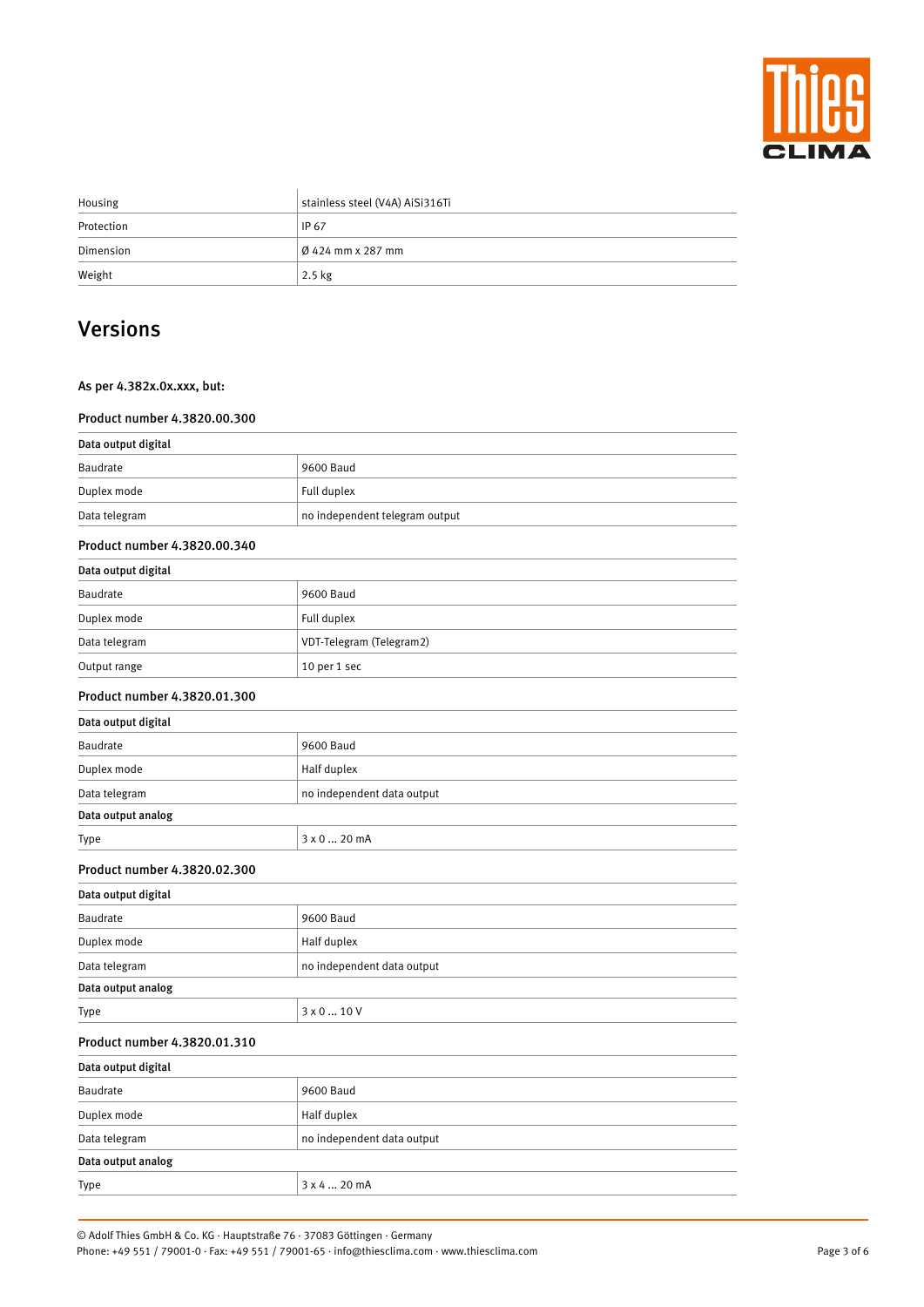

#### Product number 4.3820.01.310

| Data output digital          |                            |
|------------------------------|----------------------------|
| Baudrate                     | 9600 Baud                  |
| Duplex mode                  | Half duplex                |
| Data telegram                | no independent data output |
| Data output analog           |                            |
| Type                         | 3 x 4  20 mA               |
| Product number 4.3820.02.320 |                            |
| Data output digital          |                            |
| Baudrate                     | 9600 Baud                  |
| Duplex mode                  | Half duplex                |
| Data telegram                | no independent data output |
| Data input analog            |                            |
| Input type                   | 3 x 0  10 V                |
| Product number 4.3820.02.323 |                            |
| Data output digital          |                            |
| Baudrate                     | 9600 Baud                  |
| Duplex mode                  | Half duplex                |
| Data telegram                | no independent data output |
| Data input analog            |                            |
| Input type                   | $1 \times 0  10 V$         |
|                              | $2 \times 2  10 V$         |
| Product number 4.3820.00.260 |                            |
| Data output digital          |                            |
| Baudrate                     | 4800 Baud                  |
| Duplex mode                  | Full duplex                |
| Data telegram                | NMEA - Telegram            |
|                              |                            |

## Accessories

Output range 10 per 1 sec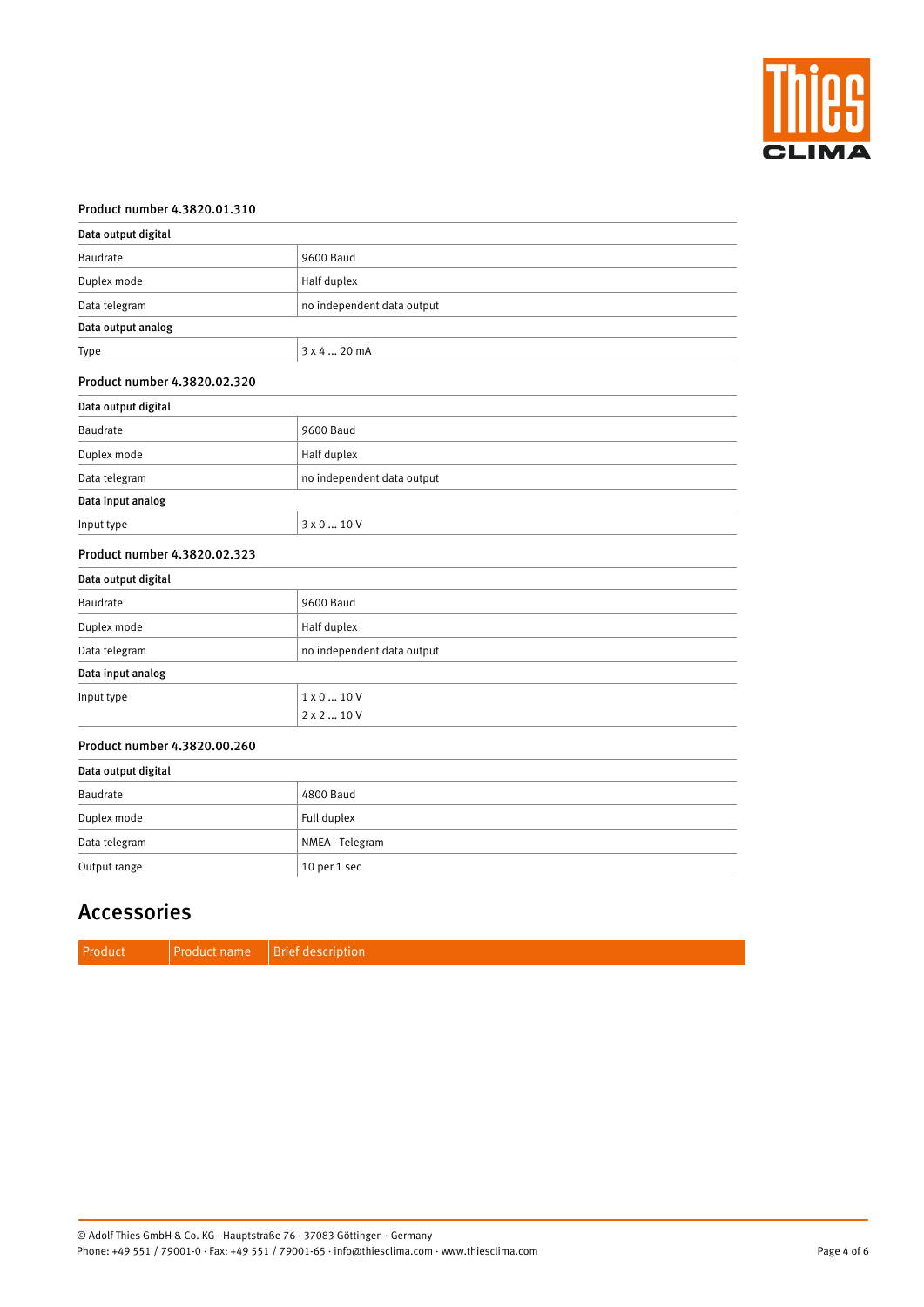

| <b>Ultrasonic Bird</b><br>delfector |                                     | The Ultrasonic Bird Deflector protects the ultrasonic anemometer against measurement faults,<br>which might be caused by different species of birds.                         |                                        |  |
|-------------------------------------|-------------------------------------|------------------------------------------------------------------------------------------------------------------------------------------------------------------------------|----------------------------------------|--|
|                                     | 4.3800.90.000                       | Data output digital                                                                                                                                                          |                                        |  |
|                                     |                                     | Switching output                                                                                                                                                             | max. 24 V AC/DC                        |  |
|                                     |                                     | Interface                                                                                                                                                                    |                                        |  |
|                                     |                                     | <b>Type</b>                                                                                                                                                                  | <b>RS485</b>                           |  |
|                                     |                                     | Data format                                                                                                                                                                  | 8N1                                    |  |
|                                     |                                     | <b>Baud</b> rate                                                                                                                                                             | 2400  115200 Baud                      |  |
|                                     |                                     | General                                                                                                                                                                      |                                        |  |
|                                     |                                     | Power supply                                                                                                                                                                 | 12  24V DC<br>24 V AC                  |  |
|                                     |                                     | Electr. connection                                                                                                                                                           | cable gland                            |  |
|                                     |                                     | Housing                                                                                                                                                                      | Polycarbonate                          |  |
|                                     |                                     | Protection                                                                                                                                                                   | IP 65                                  |  |
|                                     |                                     | Weight                                                                                                                                                                       | $0.2$ kg                               |  |
|                                     |                                     |                                                                                                                                                                              |                                        |  |
|                                     | Device to refuse<br>birds<br>507245 | The device to refuse birds shall prevent smaller birds in the distance of the US transformer from<br>sitting on the instrument, thus providing for an undisturbed operation. |                                        |  |
|                                     | <b>Connecting cable</b><br>50775x   | Suitable cable for 4.3820/30/75/80/81                                                                                                                                        |                                        |  |
|                                     |                                     | · length: see versions                                                                                                                                                       |                                        |  |
|                                     |                                     | General                                                                                                                                                                      |                                        |  |
|                                     |                                     | Cable length                                                                                                                                                                 | see versions                           |  |
|                                     |                                     | Cable                                                                                                                                                                        | PUR 4 x 0,75 +2x2x0,14 mm <sup>2</sup> |  |
|                                     |                                     |                                                                                                                                                                              |                                        |  |
|                                     | <b>Bird spike</b><br>508396         | The bird spike prevents bigger birds from resting in the measurement path between the<br>ultrasonic transducers, providing an undisturbed operation.                         |                                        |  |
|                                     |                                     | General                                                                                                                                                                      |                                        |  |
|                                     |                                     | Material                                                                                                                                                                     | V4A (AiSi 316L)                        |  |
|                                     |                                     |                                                                                                                                                                              |                                        |  |
|                                     | Northring for                       | The adapter is used for the north alignment of a Ultrasonic anemometer.                                                                                                      |                                        |  |
|                                     | <b>Ultrasonic</b>                   | General                                                                                                                                                                      |                                        |  |
|                                     | anemometer<br>508696                | Length                                                                                                                                                                       | 90 mm                                  |  |
|                                     |                                     |                                                                                                                                                                              |                                        |  |

| Material      | Alluminum anodized (AlMgSi1) |
|---------------|------------------------------|
| Weight        | $0.4$ kg                     |
| Fixing boring | for mast Ø 50 mm             |
|               | for sensor Ø 50 mm           |
|               |                              |